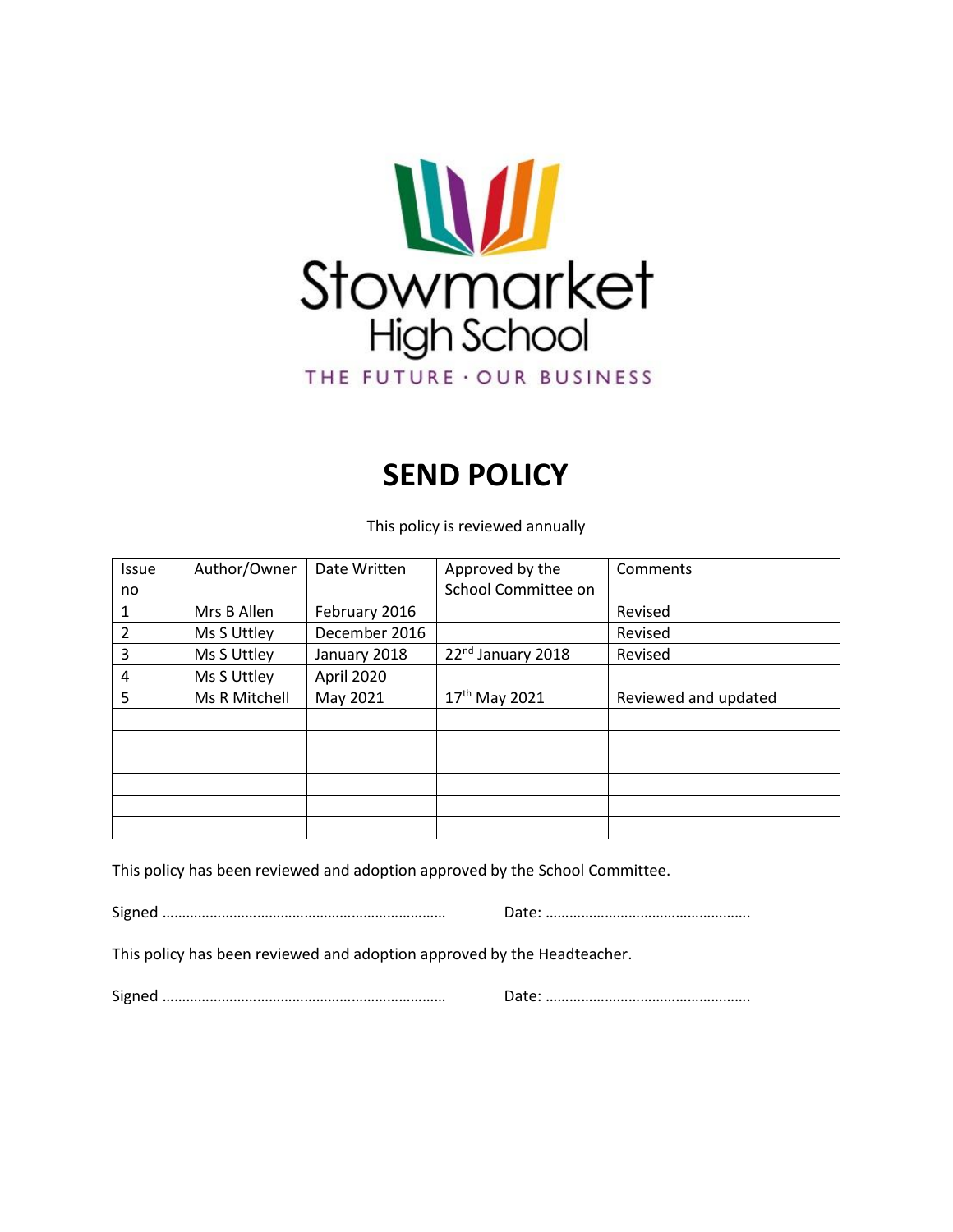# **Contents**

| How do we ensure that our pupils with SEND are included and access the full curriculum? 8              |
|--------------------------------------------------------------------------------------------------------|
| How do we manage Access Arrangements in Public Examinations and National Tests? 9                      |
|                                                                                                        |
| What steps are taken to prevent pupils with SEND from being treated less favourably than other pupils? |
|                                                                                                        |
|                                                                                                        |
|                                                                                                        |
|                                                                                                        |
|                                                                                                        |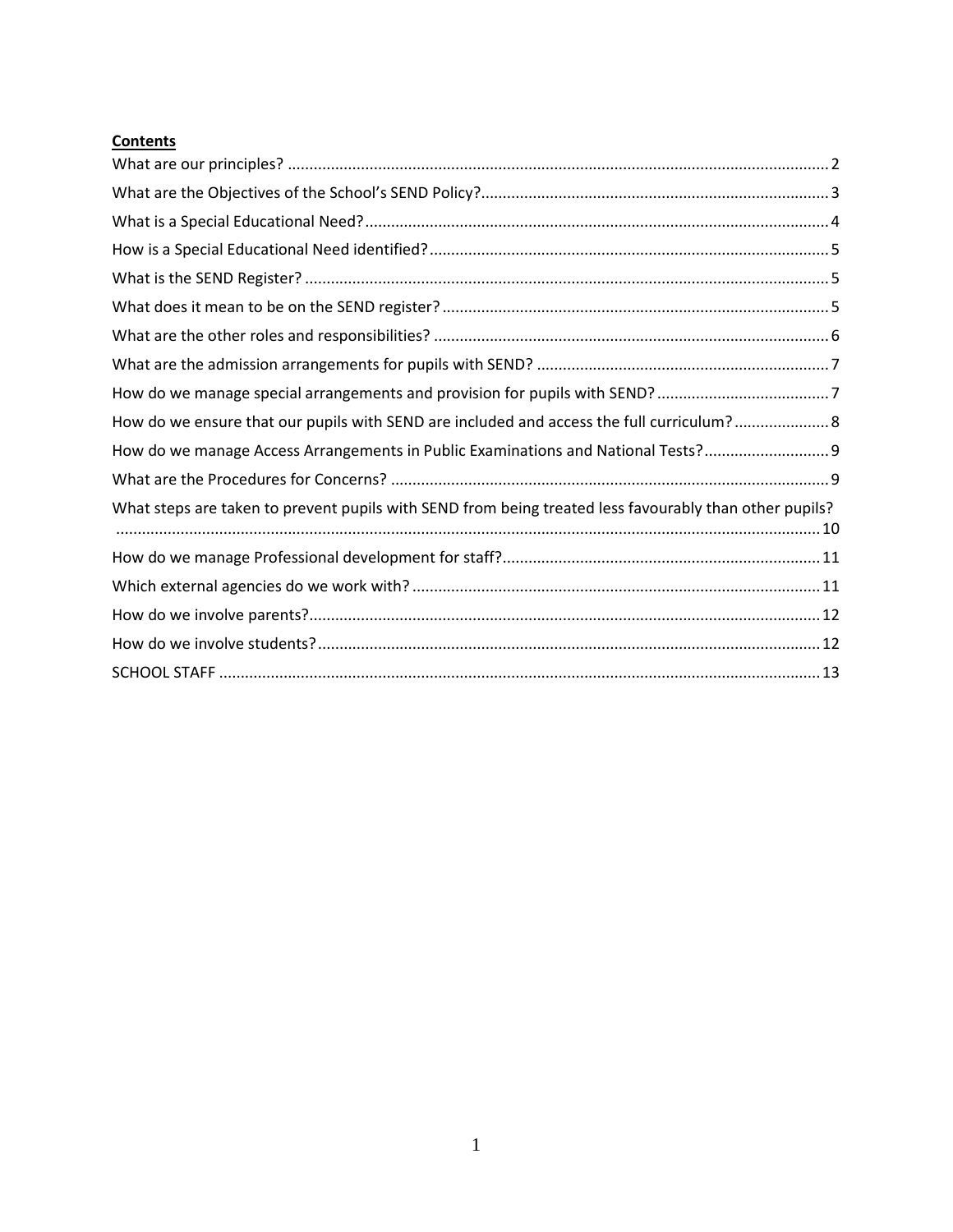#### <span id="page-2-0"></span>**What are our principles?**

Stowmarket High School is an inclusive school, in which all our students are valued and encouraged to explore their potential for learning through a range of subjects and regardless of their background, ethnicity or ability. We want every child to be a reader, a writer and numerate.

We agree that, "Every child who is disabled or identified as having a special educational need deserves our support, so that they, like every other child, can achieve their aspirations. We can only achieve that by working together." (Support and Aspiration; A New Approach to SEN and Special Educational Needs and Disability, 2010 (The Green Paper))

We believe that, "Every teacher is a teacher of every young person including those with SEN" (Nasen, 2014); meaning that provision for the pupils with special educational needs begins in the classroom, with quality first teaching.

This policy was written to comply with the statutory requirement laid out in the SEND Code of Practice 0 – 25 (2015) 3.65 and has been written with reference to the following guidance and documents:

- Equality Act 2010: advice for schools DfE Feb 2013
- $\bullet$  SEND Code of Practice  $0 25$  (2014)
- Schools SEN Information Report Regulations (2014)
- Statutory Guidance on Supporting pupils at school with medical conditions April 2014
- The National Curriculum in England Key Stage 1 and 2 framework document Sept 2013
- Safeguarding Policy
- Accessibility Plan
- Teachers Standards 2012
- The Special Educational Needs and Disability Regulations Act 2014
- The Children and Families Act 2014

This policy was created by the SENCo, and will be shared with the SEN School Committee Member, the staff as well as parents.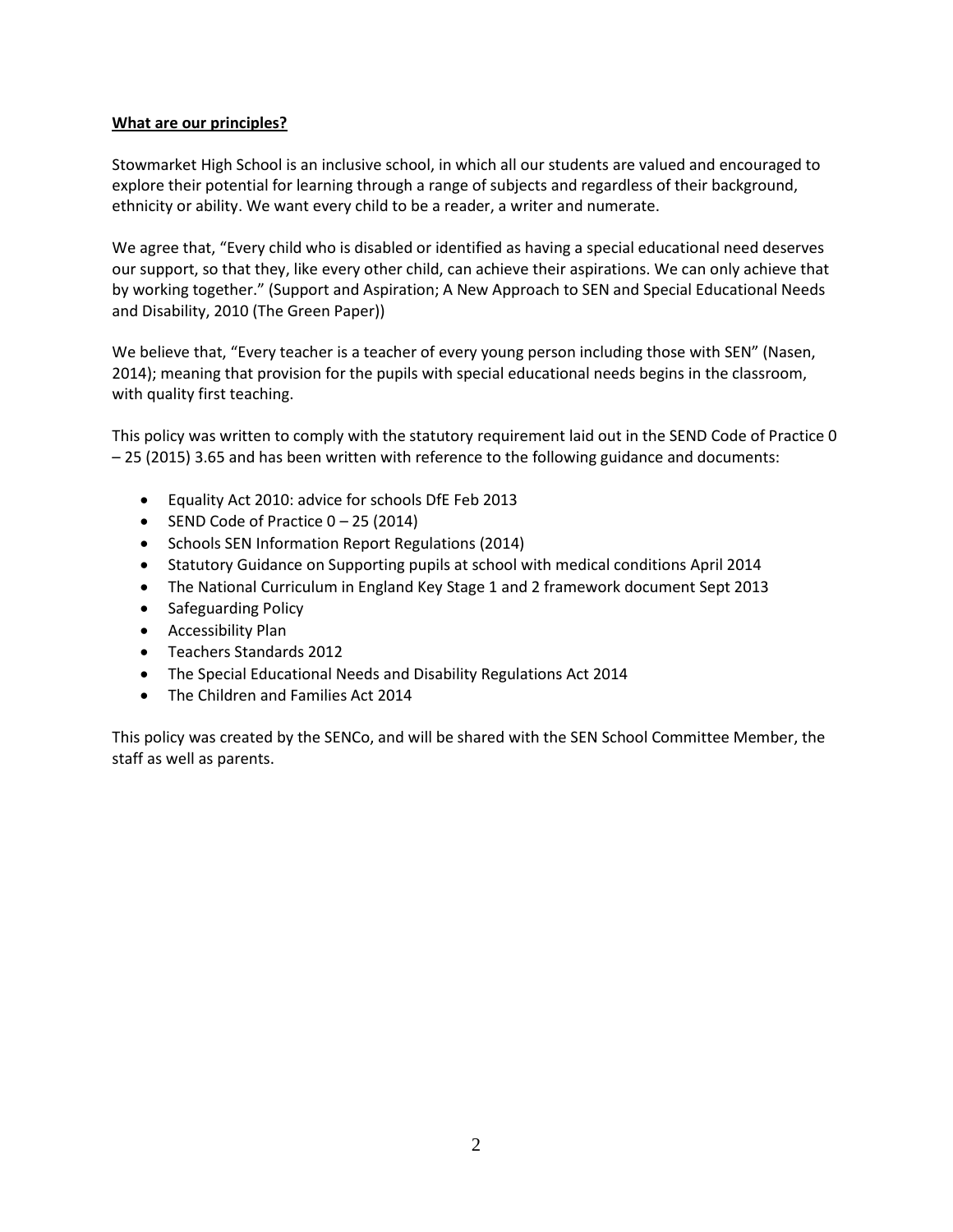## <span id="page-3-0"></span>**What are the Objectives of the School's SEND Policy?**

- To identify and provide for pupils who have special educational needs and additional needs
- To work within the guidance provide in the SEND Code of Practice, 2014
- To operate a "whole pupil, whole school" approach to the management and provision of support for special educational needs
- To provide a Special Educational Needs Co-ordinator (SENCO) who will work with the Accessibility Plan
- To provide support and advice for all staff working with special educational needs pupils

To achieve this, the school will:

- Provide a broad and balanced curriculum, relevant to the needs of the individual.
- Ensure Quality First Teaching for all students.
- Develop differentiation across the curriculum.
- Regularly assess and monitor student achievement in order to identify difficulties as they emerge and plan appropriate intervention. This will involve pre-planning for students experiencing learning differences during their transition from Primary School to High School.
- Regularly monitor accessibility to all areas of the curriculum and carry out a yearly accessibility audit to ensure everything possible is being done to allow optimum access to all areas for all students.
- Effectively use the resources available to enable students with learning differences to access the full curriculum.
- Promote independent learning. Encouraging students to take responsibility for their learning and credit for their achievements.
- Foster good relationships with parents about all aspects of provision for their children.
- Maintain the ethos of a fully inclusive school.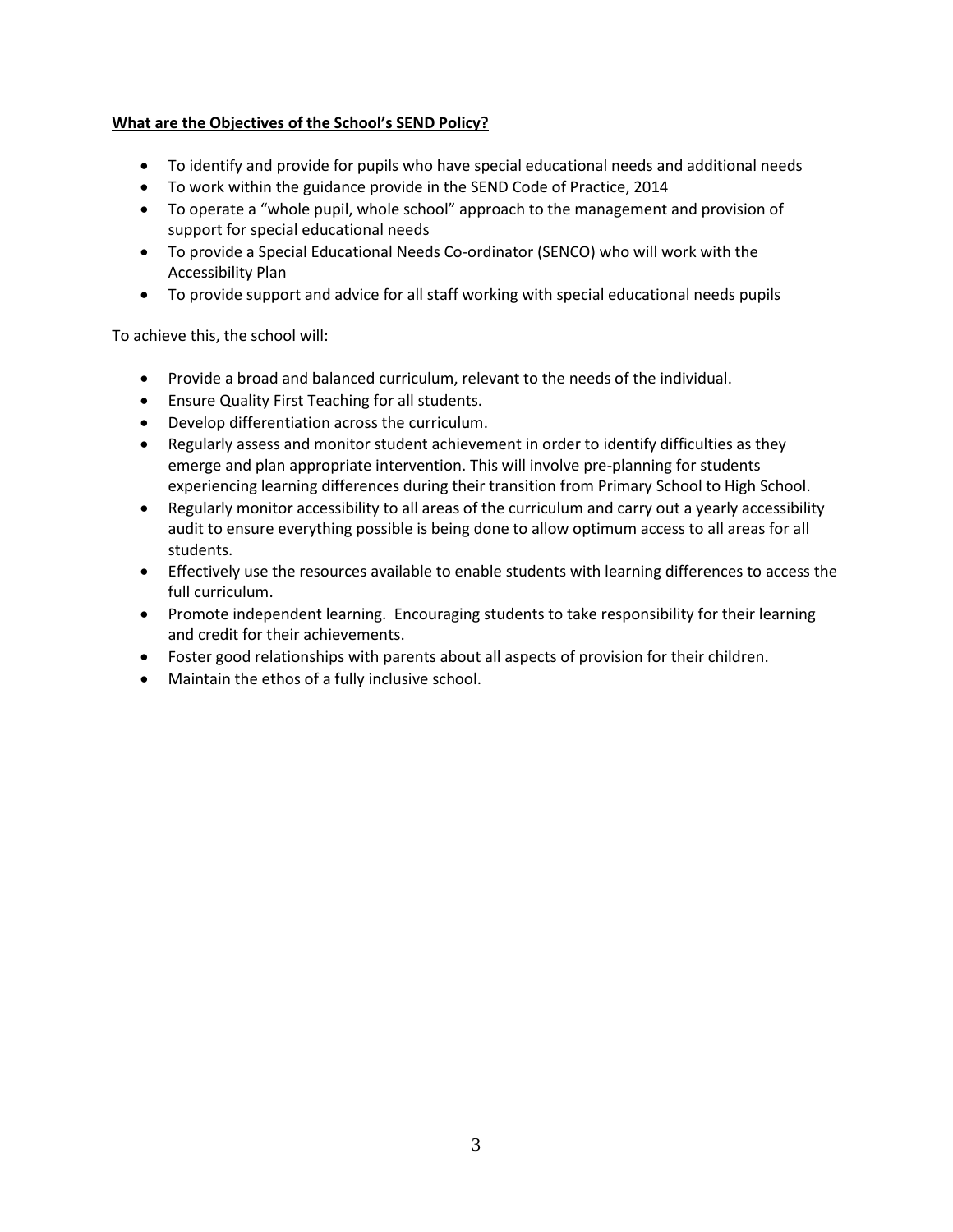#### <span id="page-4-0"></span>**What is a Special Educational Need?**

There are four main areas of Special Educational Needs:

- 1. Communication and Interaction: this will include students with speech, language and communication needs as well as young people with ASD, including Autism and Asperger's Syndrome.
- 2. Cognition and Learning: this will include pupils with MLD (moderate learning difficulties) whose needs cannot all be met in the classroom, those with SLD (severe learning difficulties) where students will need support in all areas of the curriculum and PMLD (profound and multiple learning difficulties) where a sensory or physical impairment may accompany complex learning difficulties. This category also applies to young people with a SpLD (specific learning difficulty), including dyslexia, dyscalculia or dyspraxia.
- 3. Social, Emotional and Mental: this will include young people with a wide range of social and emotional difficulties that manifest in many ways. There may be an underlying mental health condition. This category also applies to pupils with ADHD, ADD or Attachment Disorder.
- 4. Sensory and/or physical needs: this will include children and young people who require special educational provision because they have a disability which prevents or hinders them from making use of the educational facilities generally provided. This may be pupils with a visual, hearing or multi-sensory impairment or those with a physical disability.

"These four broad areas give an overview of the range of needs that should be planned for. The purpose of identification is to work out what action the school needs to take, not to fit a pupil into a category." (SEN Code of Practice, 2014)

These categories are also very flexible, and pupils with SEND may fit into any number of them.

Other factors may affect a student's progress, but are not necessarily SEN, for example:

- Disability (the Code of Practice outlines the "reasonable adjustment " duty for all settings and schools provided under current Disability Equality legislation – these alone do not constitute SEN)
- Attendance and Punctuality
- Health and Welfare
- EAL
- Being in receipt of Pupil Premium Grant
- Being a Looked After Child
- Being a child of Serviceman/woman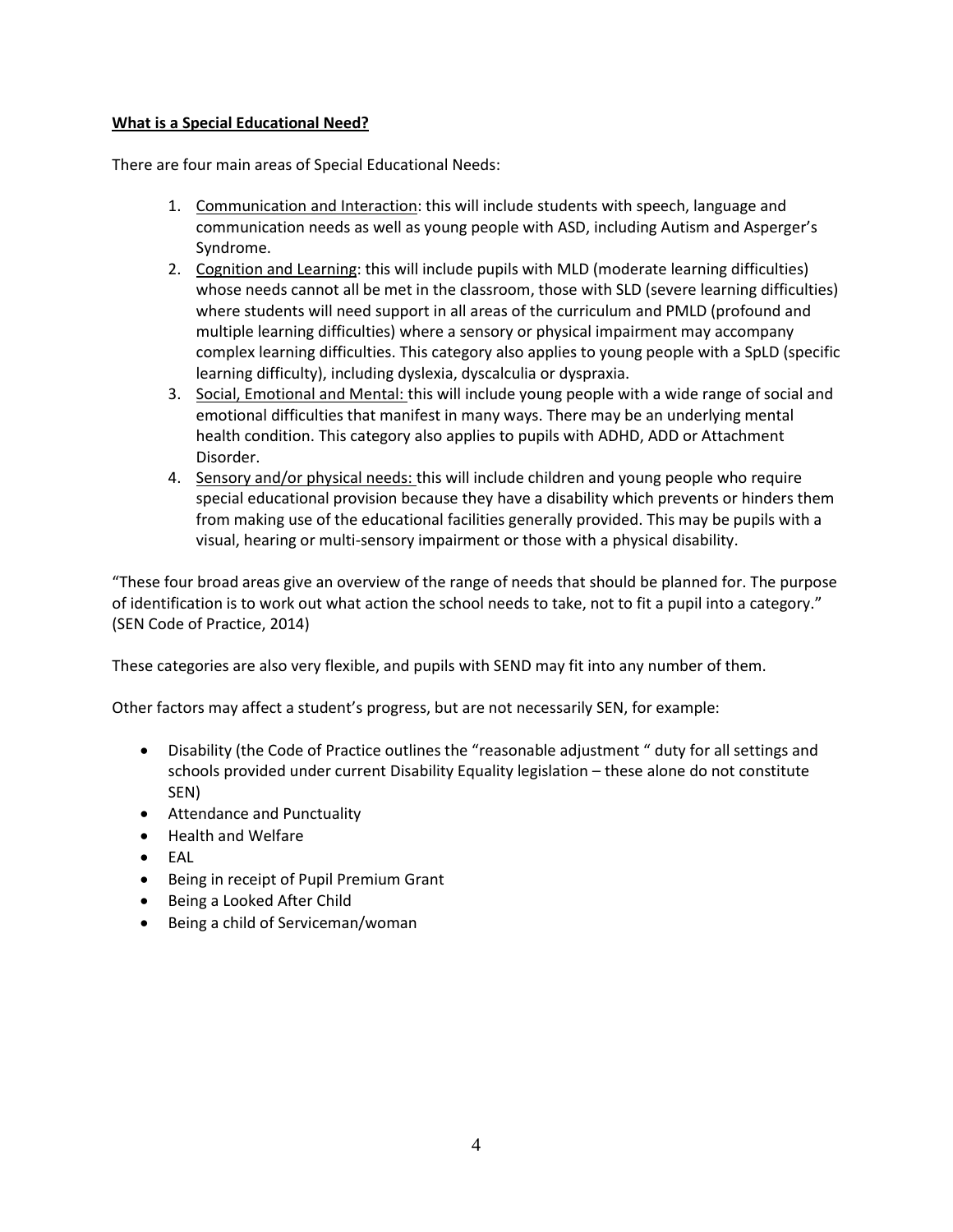#### <span id="page-5-0"></span>**How is a Special Educational Need identified?**

- A student's progress is closely monitored by the teachers and the Directors of Faculty. If a pupil is not seen to be making adequate progress, appropriate interventions and/or adjustments to teaching as well as good quality personalised learning will be put in place by subject teachers and/or Directors of Faculty. If this is unsuccessful, that pupil will be raised as SEN.
- Quality of teaching is reviewed regularly with a particular focus on pupils with SEN or those at risk of underachieving. If it is necessary, extra training will be given to staff to help meet the needs of underachieving pupils in their classrooms.
- Progress is monitored through the use of qualitative and quantitative data as well as observations.
- The 'Assess, Plan, Do, Review' model is used when a young person is put on the SEN register.

ASSESS – an assessment of the pupil's needs is carried out PLAN – a range of strategies are planned DO – the above strategies are carried out REVIEW – has the pupil made progress? If not, what are our next steps?

- In some circumstances, outside agencies such as Educational Psychologists, County Inclusive Resource or Dyslexia Outreach Services will be brought in for extra support and guidance.
- Parents, carers and the young person will be involved in this process as soon as a need is identified. In particular, the young person's views will be sought in order to determine which strategies may be more successful.

# <span id="page-5-1"></span>**What is the SEND Register?**

- $\bullet$  If it is thought necessary, a young person may go on the SEND register as a way of monitoring their progress more carefully. This will only happen if their needs cannot be met wholly within a classroom. There are different categories on the SEND register:
- Statement / EHCP these pupils are entitled to a certain number of hours per week of extra support either individually, in groups or in-class. Their progress is reviewed annually through the Annual Review.
- SEN Support this category replaces the old School Action Plus / School Action category. These pupils will need extra support both in and outside the classroom and may be receiving outside agency support.
- Physical / Sensory some pupils may be on the SEND register because they have a physical or sensory impairment that requires extra provision.
- Medical there is also a medical section in the SEND register in order that the progress of pupils with long term medical conditions can be monitored carefully.

# <span id="page-5-2"></span>**What does it mean to be on the SEND register?**

- Pupils on the SEND register will have a Pupil Passport, to which all staff have access and which is reviewed annually or as necessary.
- Pupils with Education Health Care Plans also have Learning Plans which comprise or short term targets, which are shared with staff, and are reviewed termly.
- The SENCo is responsible for the overview of these Passports.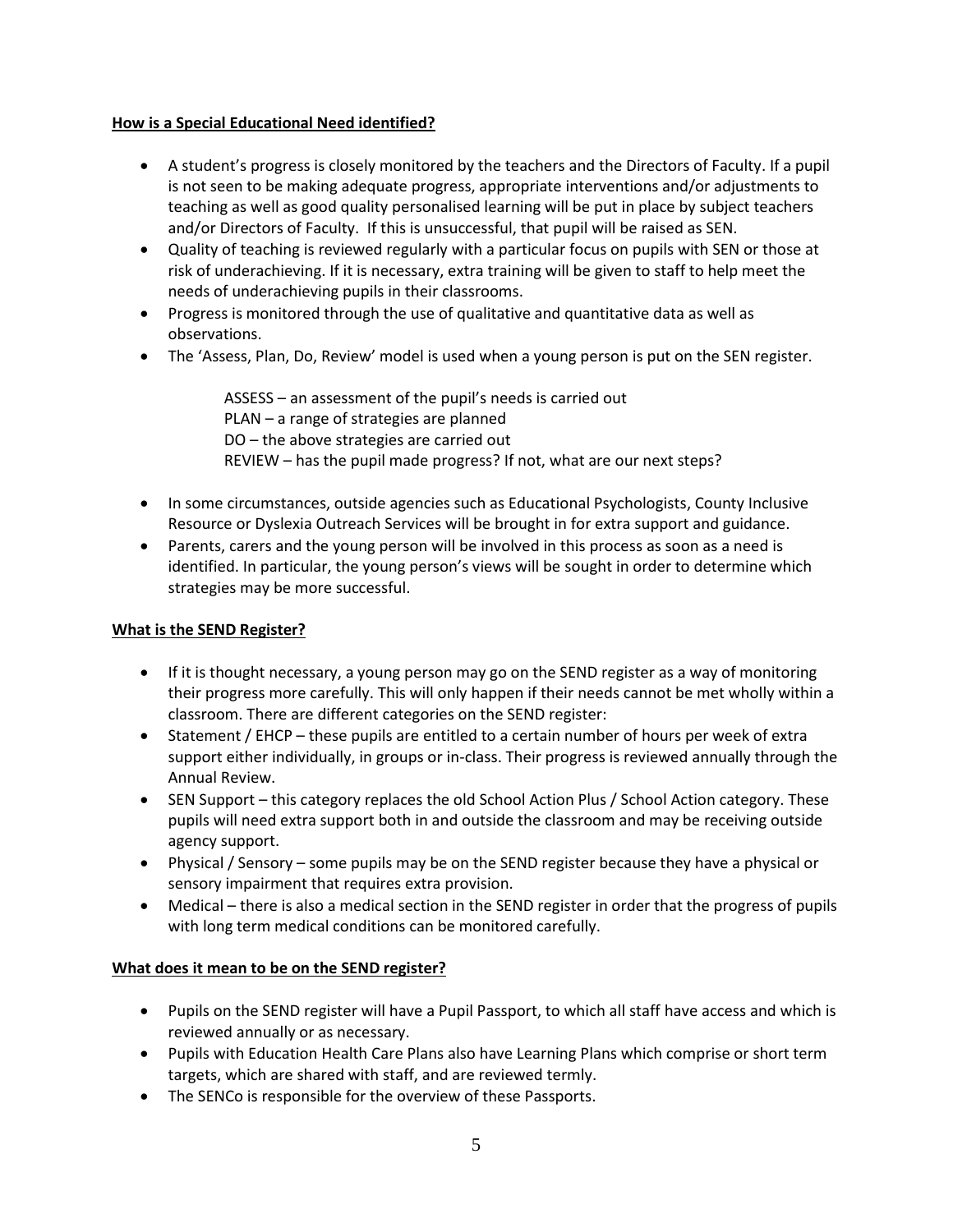• Interventions and lesson support is recorded on the school Provision Map.

## <span id="page-6-0"></span>**What are the other roles and responsibilities?**

As outlined in the Waveney Valley Academies Trust Scheme of Delegation, the Trust Board have delegated the following responsibilities to the School Committee:

1. The **School Committee** nominates a School Committee Member who is responsible for overseeing SEND. Currently, this is Lisa Hele.

The **School Committee** is responsible for:

- Monitoring the systems that are in place to ensure that staff are aware of the learning differences of individual students
- ensuring that teachers are aware of the importance of identifying and providing for, students who have SEND
- consulting the LA and the governing bodies of other schools, where necessary, in the interests of co-ordinated special educational provision in the area as a whole
- ensuring that all students, regardless of ability, participate in school activities, so far as is reasonably practical and compatible with the student receiving appropriate SEN provision and the efficient education of the students with whom they are educated and the efficient use of resources
- reporting to parents on the implementation of the school's policy for students with SEND
- having regard to the Code of Practice when carrying out its duties to students with SEND.

**School Committee Members** are involved in developing and monitoring the policy. They are kept up to date about the provision, deployment of funding, equipment and personnel resources.

- 2. Along with the SENCO**, there are 4.8 full-time Learning Support Assistants (LSAs).**
- 3. The school also employs **2 part-time inclusion assistants, for a total of 5 days per week.**

The SENCO is responsible for:

- overseeing the day to day operation of the SEND policy.
- co-ordinating provision for children experiencing learning differences.
- ensuring there is liaison with parents and other professionals in respect of students who have learning differences.
- the training and effective deployment of LSAs.
- advising and supporting other practitioners in the school.
- contributing to the Professional Development of staff.
- ensuring that Pupil Passports/provision maps are in place, that relevant background information is collected, recorded and updated and these are reviewed regularly.
- liaising with external agencies including LA and educational psychology services, health and social services, voluntary bodies, Connexions.
- carrying out the annual SEN Audit for the LA.
- writing, reviewing and implementing the school's SEND policy.
- monitoring the progress of students on the SEND register.
- Maintaining the SEND register.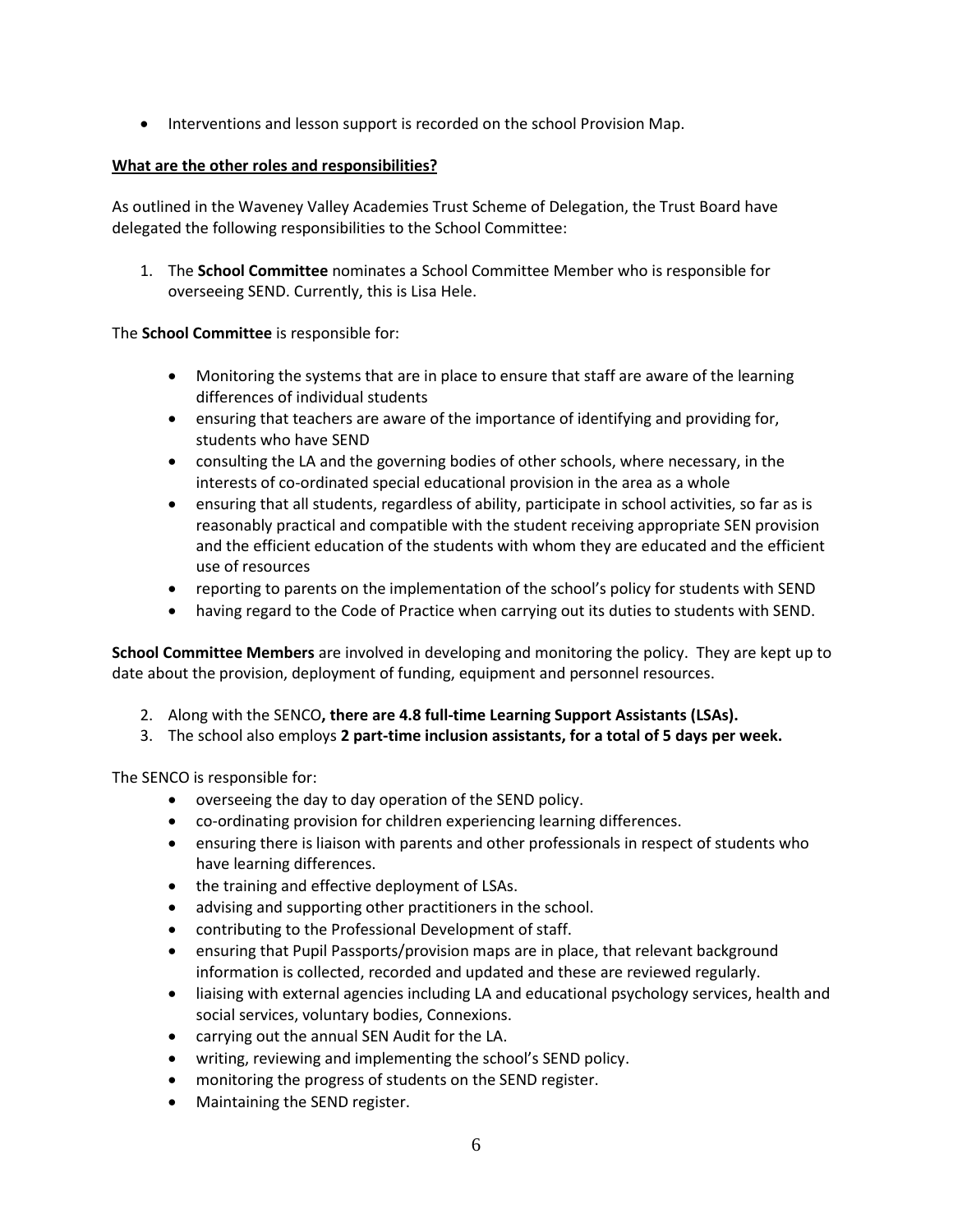- Organising transition for new pupils.
- 4. The school employs a First Aid specialist who is in school throughout the school day. She is responsible for administering medication, including prescribed drugs for ADHD, to students. There are a number of qualified First Aiders within the school staff. A purpose built First Aid room has recently been completed. Care Plans for all students with complex medical needs are available to all staff and are regularly updated by the First Aider in discussion with parents/carers.

#### <span id="page-7-0"></span>**What are the admission arrangements for pupils with SEND?**

The school's admissions arrangements are determined by the **School Committee**, having regard to parental preference. No pupil will be refused admission to the school on the basis of his or her special educational need. In line with the SEN and Disability Act, we will not discriminate against disabled children and we will take all reasonable steps to provide effective educational provision.

We welcome all students to our school and endeavour to ensure that appropriate provision is made for students with learning differences. All students with SEND play a full part in the daily life of the school and are encouraged to join in all activities, including extra-curricular activities.

#### <span id="page-7-1"></span>**How do we manage special arrangements and provision for pupils with SEND?**

The provision we offer takes into account the requirements of "The Special Educational Needs and Disability Regulations 2014" Act, Schedule 1, regulation 51.

The school has experience in supporting students with a variety of learning differences, as well as those with a range of physical and medical needs, and those with social, emotional and mental needs.

- The Learning Support Department has an academic tutorial room called 'The Attic' where individual or small groups of students can work supported by a Learning Support Assistant in scheduled lesson time. Activities, games and computers are available for the students, together with items of specialist equipment; however it is also a safe haven for students who prefer to socialise within a small group setting or who like some quiet time. The support area is available after school by arrangement for students to work with Learning Mentors individually or in small groups where they undertake homework, coursework or revision activities.
- There are ramps for wheelchair users at several entrances and there is a lift for access to the first floor of the main building. Accessible toilets are located close to the lift, the staff room and the sixth form area; shower facilities are also located in the sixth form area. The main entrance door, inner door and VI Form entrance have automated gearing allowing for easier access.
- Disabled students have the opportunity to take their examinations in suitable rooms accessible by wheelchair or in rooms they feel most comfortable in.
- **Laptops** are available for students who have writing or processing difficulties. They are lightweight and have adjustable font size. These continue to be very popular with students that experience difficulties with writing notes in class; they are also an approved alternative method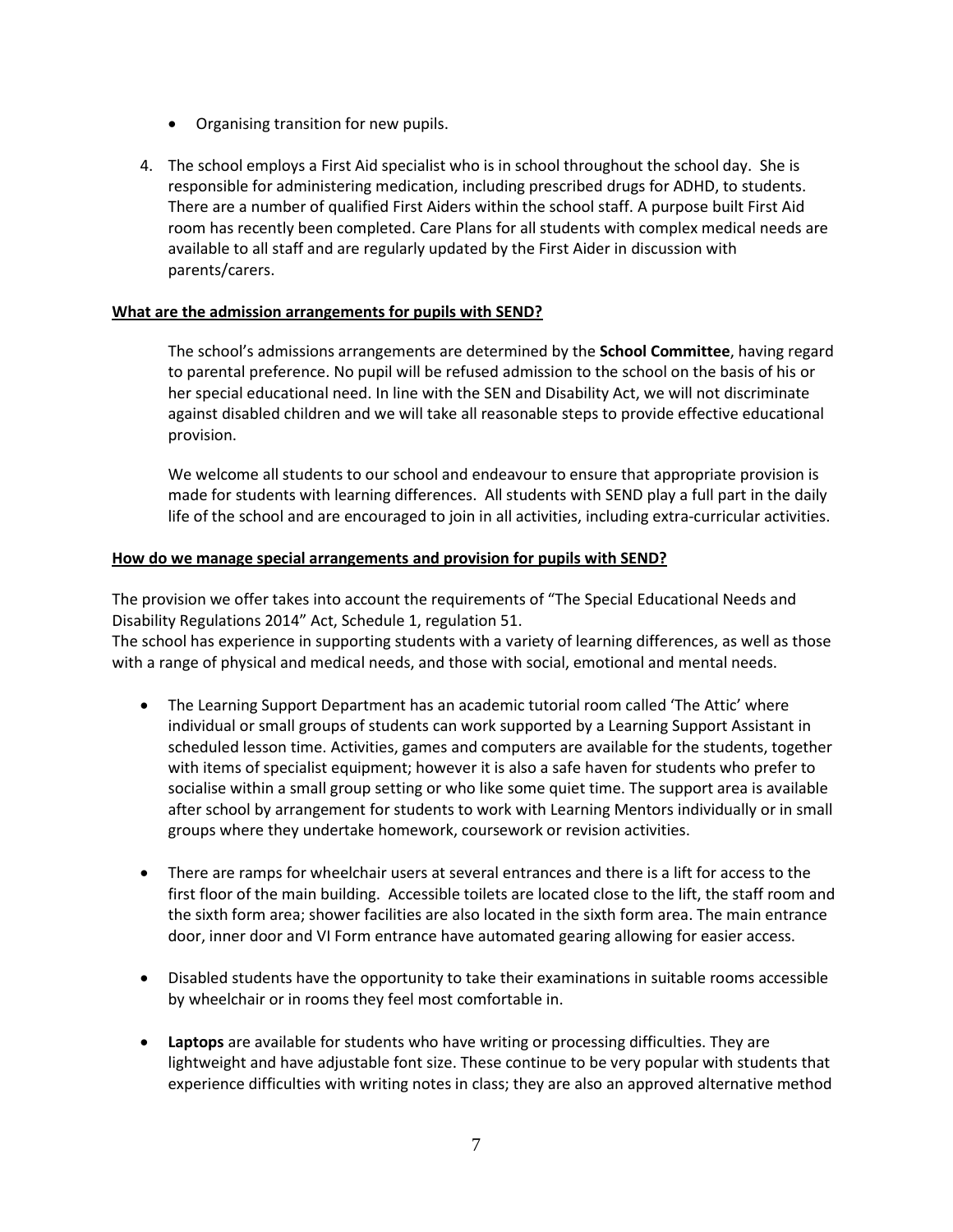of recording for exam purposes and have proved to be of benefit to students who are unable to maintain a consistent recording rate but who do not qualify for an individual scribe.

- Reader Pens are provided to students who are eligible for a reader in exams. This allows them to have greater independence and access all parts of a text.
- Dragon Dictate software is provided to pupils who are eligible for a scribe in their exams. This allows them to have greater independence and record their ideas and knowledge verbally.
- Specialist equipment for specific pupils is arranged dependant on the needs of the pupil.
- Some pupils may not make progress, despite differentiation and quality first teaching. Targeted and specialist support will be put in place for those pupils. **Full details of this provision can be found on the Provision Map.**

#### <span id="page-8-0"></span>**How do we ensure that our pupils with SEND are included and access the full curriculum?**

- All students are entitled to a broad, balanced and relevant curriculum, including the National Curriculum. Progress is continually monitored using a range of assessments including: observations; level descriptions in the National Curriculum at the end of the key stage; regular reading and spelling assessments. Information gained from assessments is used to support planning in order to aid progress.
- Work is differentiated according to the needs of the students and alternatives to written recording are offered where appropriate.
- All pupils with SEND have a Pupil Passport and the information on here is used to inform planning and teaching.
- We work closely with parents to listen to their views as we believe that their involvement and support is vital to the success of the education of the students. We encourage parents to contact the SEN Manager with any concerns or issues they want to discuss.
- We believe in equal opportunities and endeavour to meet the physical, emotional and intellectual needs of all students with SEND.
- We consider ourselves to be an inclusive school enabling all our students to gain maximum advantage of all the opportunities we have to offer. We strive to create a sense of community and belonging for all our students.
- Most subjects are taught in mixed ability groups with support in place wherever possible and/or appropriate, for students with Statements of Educational Need/EHCPs or who are on SEN Support.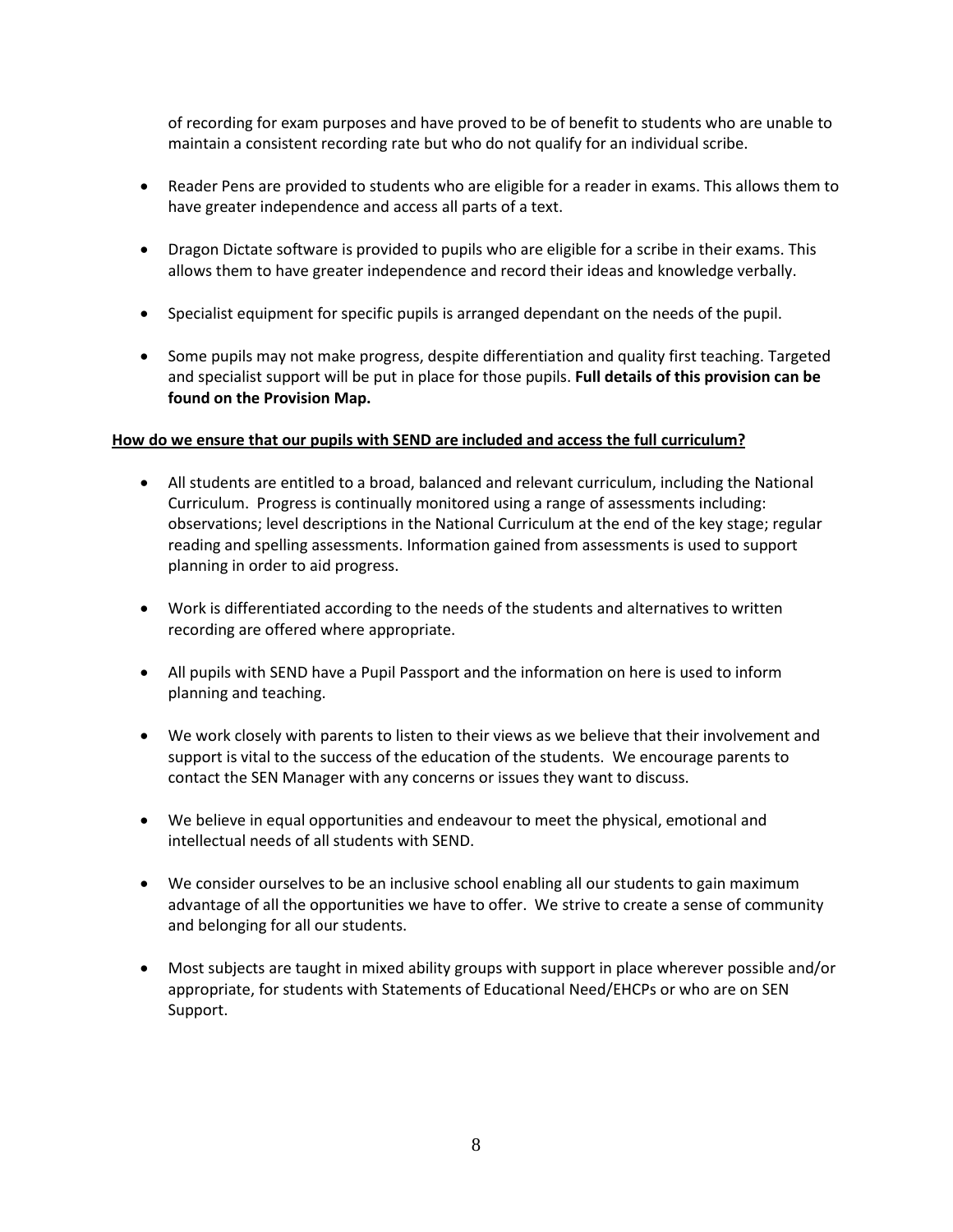#### <span id="page-9-0"></span>**How do we manage Access Arrangements in Public Examinations and National Tests?**

- Access arrangements are intended to allow attainment to be demonstrated by students with certain disabilities or learning differences. They should not have the effect of giving an unfair advantage over other students who do not qualify for them. With this in mind, the Joint Council for Qualifications (JCQ) applies stringent qualification criteria to all applications.
- An independent qualified assessor comes in to school on an annual basis or as required and assesses all students identified as possibly requiring access arrangements. **Their**  recommendations are forwarded by the **SENCo** to the JCQ who make a final decision on access arrangements. These arrangements are implemented during all examinations. The SENCo is currently undergoing training in order to continue this assessment internally.
- Decisions at school level are made by the Examinations Officer, on behalf of the Head teacher, on advice provided by the SENCo, HOY or HOF. Evidence to support applications to the JCQ is collected by the appropriate staff, passed to the Examinations Officer and formal application made by the deadlines set by the examination boards.
- If the examination boards grant Access Arrangements it is the responsibility of the Examinations Officer to ensure they are implemented. The Learning Support Assistants are trained in acting as scribes or readers for the students. We make sure the students know what arrangements are in place and that they are familiar and comfortable with the Learning Support Assistant who is working with them.

#### <span id="page-9-1"></span>**What are the Procedures for Concerns?**

- Depending on the nature of the concern, Parents should contact the Form Tutor, HOY, Subject Teacher or SENCo in the first instance.
- The SENCo will usually offer an appointment to discuss concerns at the earliest convenient time for the parent.
- The Headteacher is always available to discuss more serious concerns or issues that parents feel are unresolved. His Personal Assistant should be contacted for an appointment.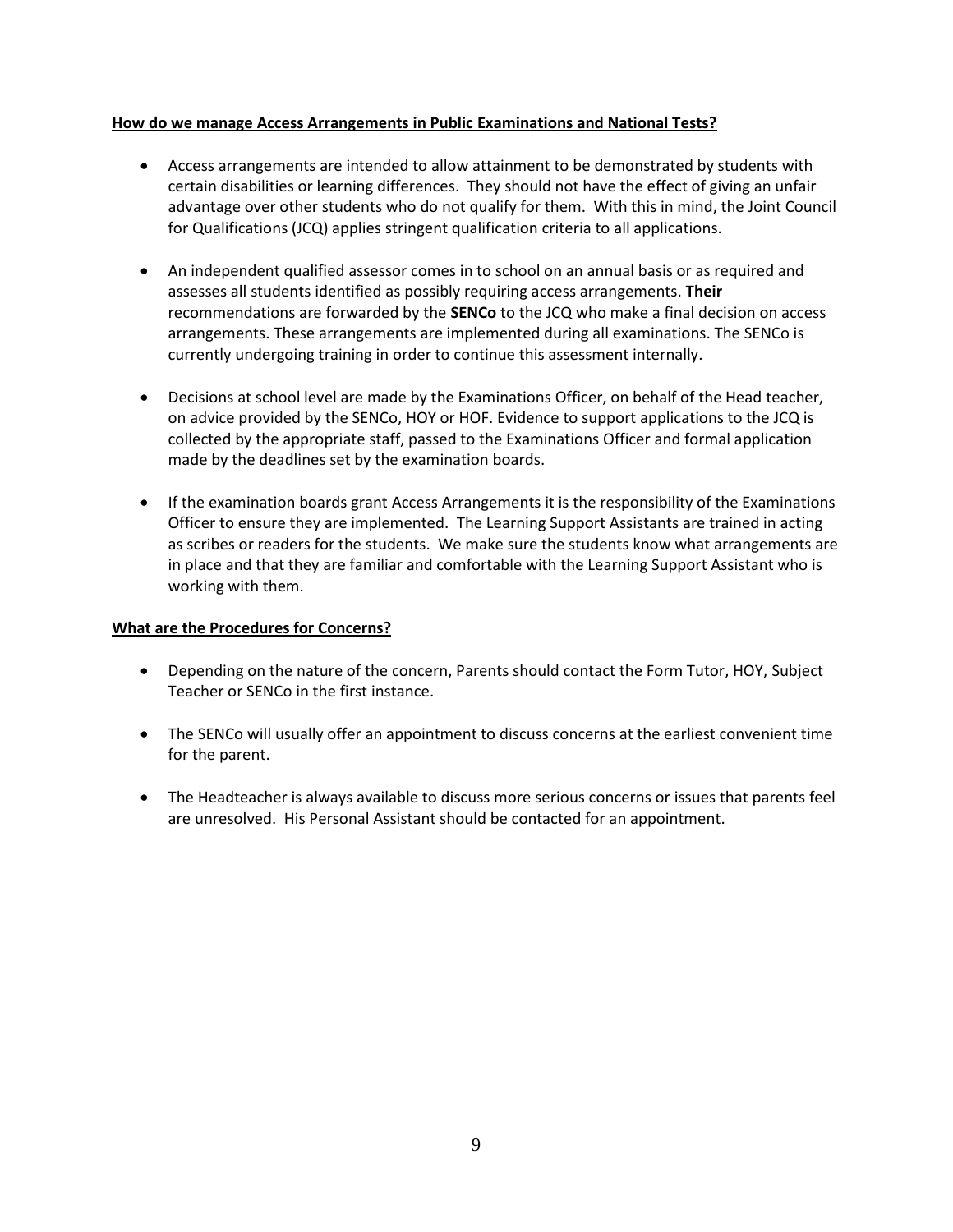# <span id="page-10-0"></span>**What steps are taken to prevent pupils with SEND from being treated less favourably than other pupils?**

The table below outlines how we demonstrate 'due regard' to the general duty of the Equality Act 2010: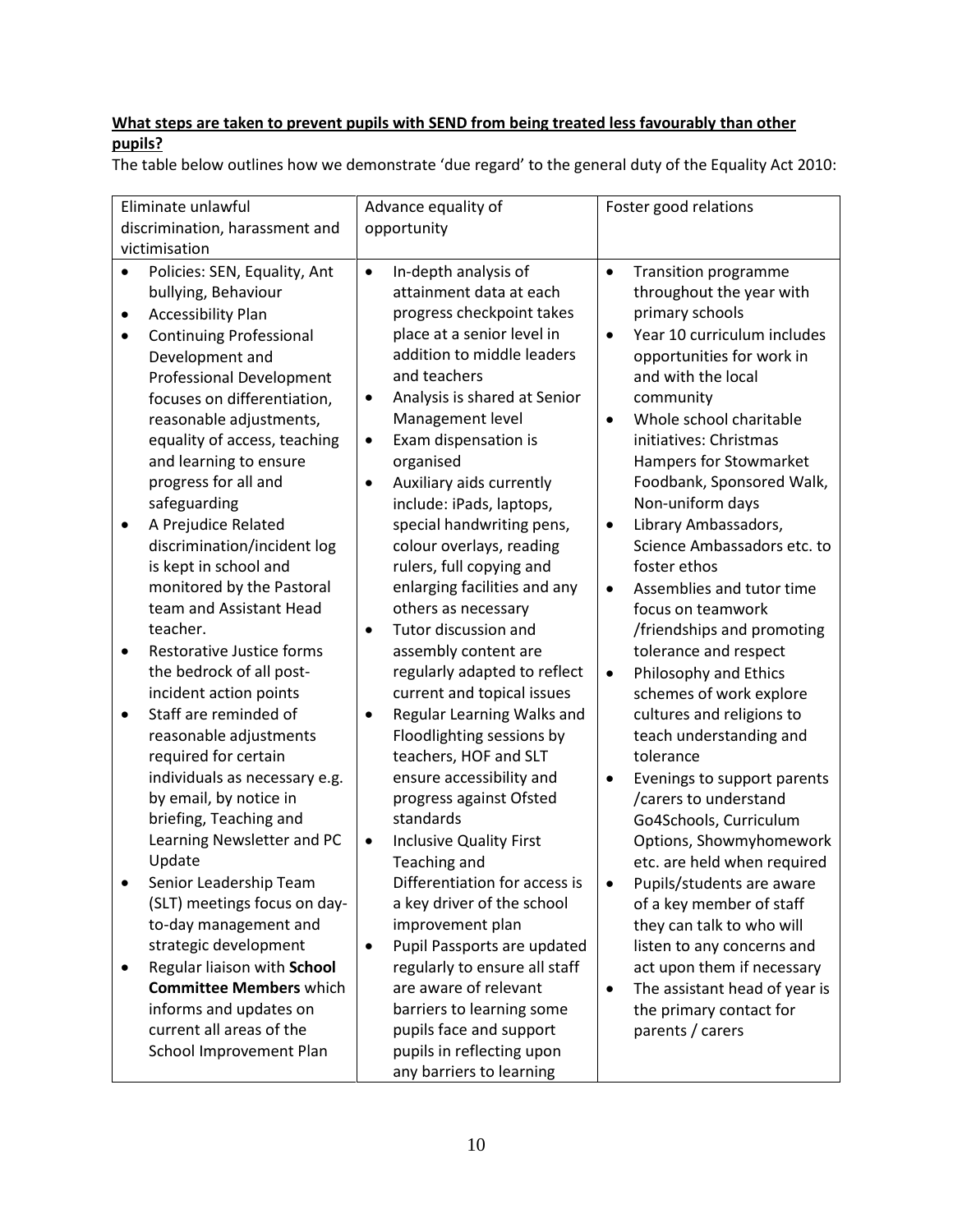| Where necessary the          |  |
|------------------------------|--|
| Learning Support             |  |
| Department will coordinate   |  |
| external professional        |  |
| provision for individuals or |  |
| groups: Speech and           |  |
| Language Therapists,         |  |
| Educational Psychologists,   |  |
| Occupational Therapists,     |  |
| Sensory Support, Behaviour   |  |
| Support, Specialist          |  |
| teachers, School Nurse,      |  |
| CAMHS, Team Around the       |  |
| Child and Children In Need   |  |
| in conjunction with Senior   |  |
| Designated Person for        |  |
| safeguarding                 |  |

# <span id="page-11-0"></span>**How do we manage Professional development for staff?**

- Details of relevant courses, including those arranged by the LA are available for all staff
- All staff are encouraged to undertake appropriate training as part of the performance management process.
- Currently all Learning Support Assistants are involved in various training programmes.
- Learning Support staff are given INSET throughout the school year to ensure they have the necessary skills and expertise to fulfil their duties effectively.
- All new Learning Support staff are mentored by a senior, experienced colleague, in addition and when available they attend a 2 day Induction Training session with their mentor, organised by Suffolk County Council.
- Teaching staff are kept up to date on SEND issues and specifics as part of the INSET programme
- NQTs and student teachers are encouraged to meet with the SEN Manager as part of the induction programme

#### <span id="page-11-1"></span>**Which external agencies do we work with?**

- Children and Young People's Services, Western Area, are available for advice on the implementation of legislation on the LA policy in regard to SEN
- Meetings between the SENCO and Advisory Teacher for Learning Support can be arranged where advice is needed for support.
- Referrals can be made to
	- o the Educational Psychology service
	- o County Inclusive Resource
	- o Advisers for specialist areas of difficulty, for example hearing and visual impairment
	- o The Scene for social and emotional support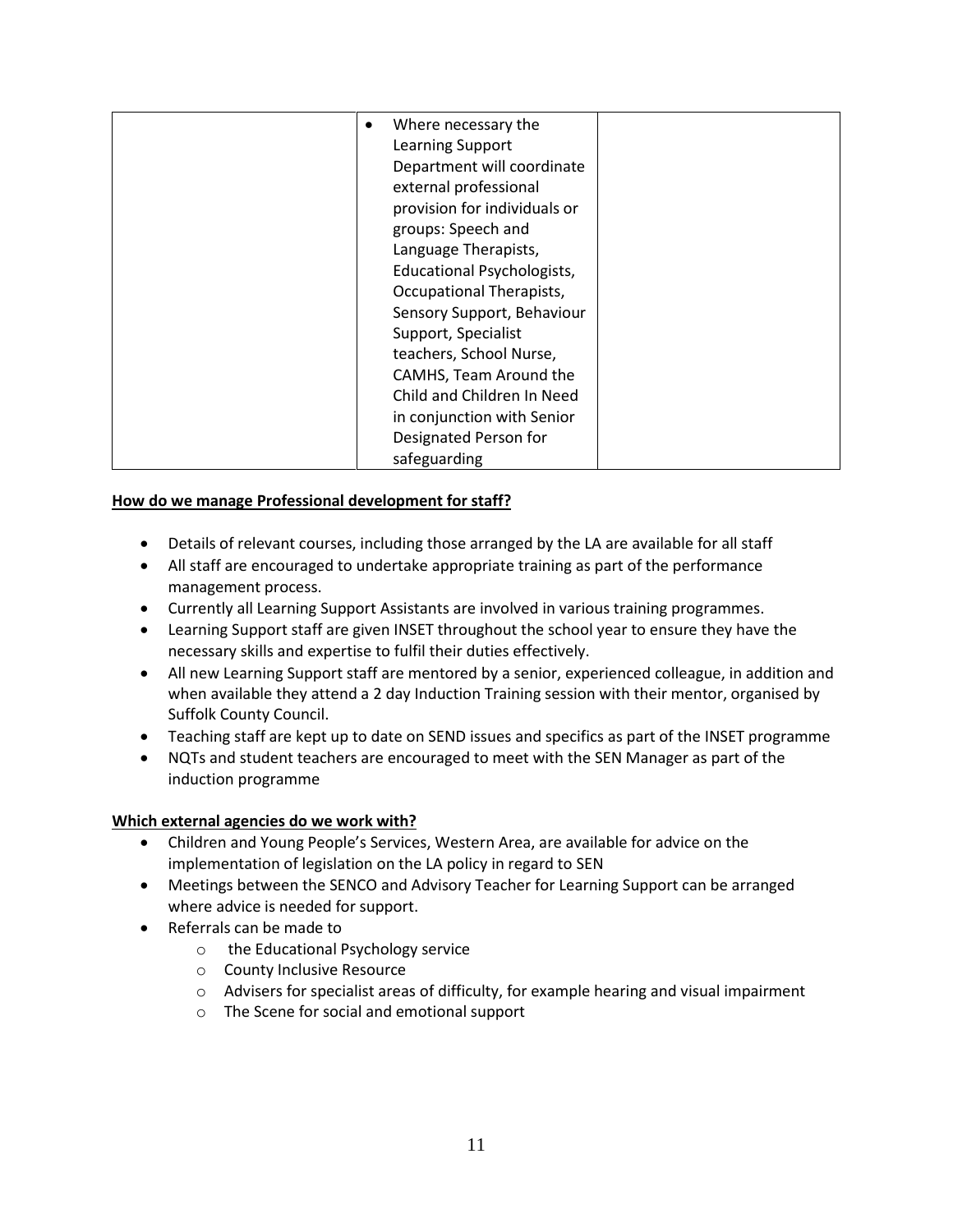## <span id="page-12-0"></span>**How do we involve parents?**

- The school takes into account the concerns and wishes of all parents/carers of students with SEND.
- The SENCo seeks to foster good relationships with the parents.
- The SENCo is available to meet with parents / carers at all information evenings.
- We have an open door/phone/email policy and parents are welcome to contact us with any queries.
- Parents can view Pupil Passports and Learning Plans on the school's Provision Map.
- Our 'School Offer' is on the school website, and this gives more detail about how your young person will be supported in school. This contains links to Suffolk County Council's Local Offer.
- The SENCo will attend Annual Review meetings of Year 6 students whenever possible.
- Parents/carers are encouraged to contact the SENCo before admission in Year 7 to discuss the provisions school can offer. This can be at an informal SEND drop-in session or by formal appointment.
- Early transition visits and programmes for students experiencing difficulties are strongly encouraged and close liaison takes place between Primary and High School to ensure a smooth transition process.
- A comprehensive transition process starts as early as the September before the pupils start high School. Parents will be invited to Open Evenings and the SEND department will be open for visits. Once a school place is allocated, the SENCo and some LSAs will visit the pupils in their feeder schools, as well as meeting with staff there. Pupils will also be invited to a series of transition events at the High School. All appropriate information will be shared with the child's new teachers.
- Parents are asked to give opinions on the SEND provision annually as a way of monitoring our provision.

# <span id="page-12-1"></span>**How do we involve students?**

- All students are actively encouraged to attend meetings to discuss their progress and to be involved in making decisions and exercising choices.
- The views of the student are sought when reviewing EHCPs, Learning Plans or Pupil Passports.
- The SENCo and the team of Learning Support Assistants endeavour to foster good interpersonal relationships with the students.
- We believe it is the right of all student to have their voice heard and therefore aim to provide a safe, stable environment for them to develop as confident and responsible young adults, taking particular heed of the OFSTED focus:

# EVERY CHILD MATTERS

- We consider that every member of the school community, and the school itself, should be treated with respect and we cultivate this ethos amongst our students.
- <span id="page-12-2"></span> Pupils are asked to give opinions on the SEND provision annually as a way of monitoring our provision.